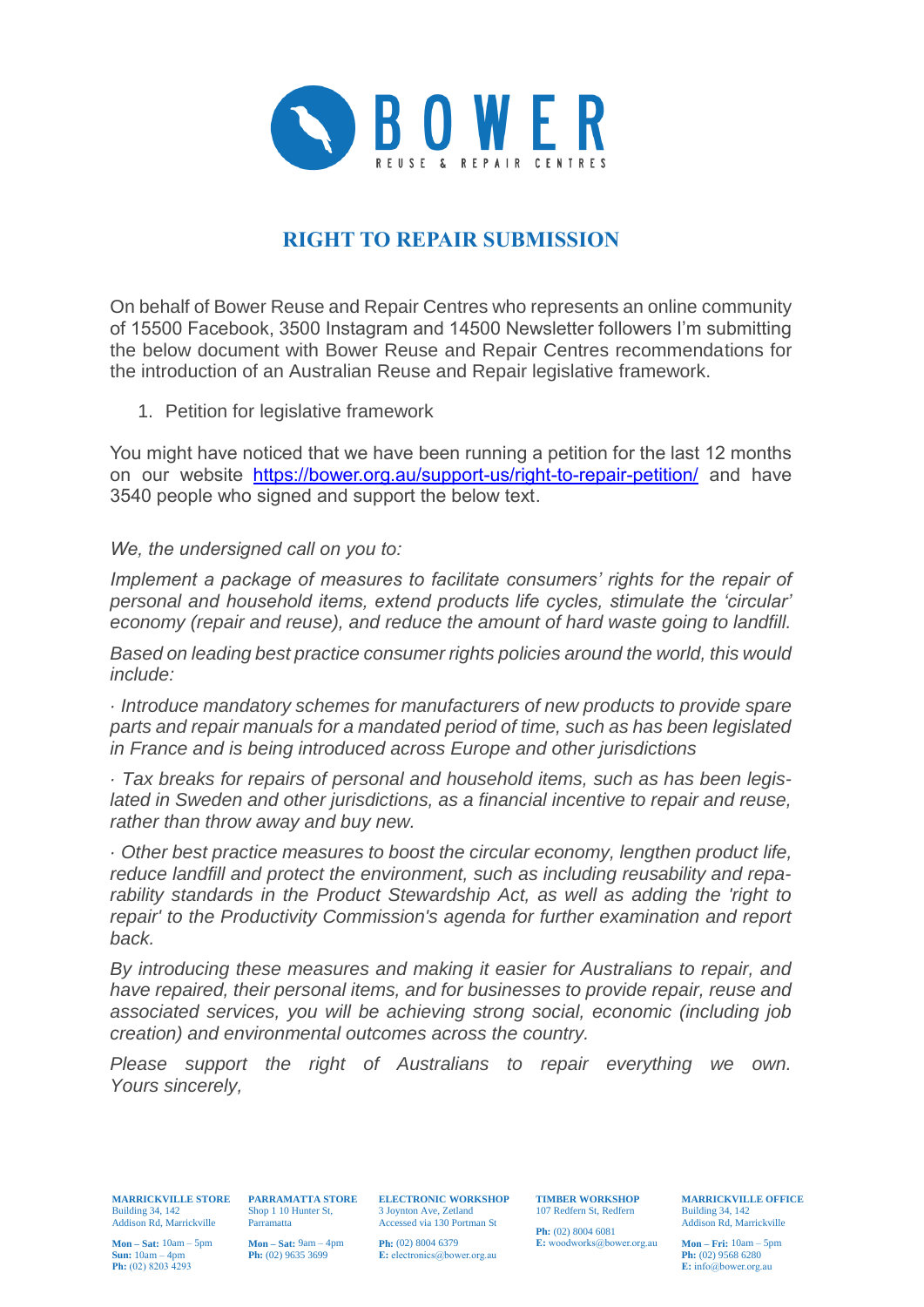2. Recommendations based on Bower Reuse and Repair Centres experience

As you might know Bower Reuse and Repair centres has been offering repair services for the last 20 years to the local communities where we operate.

This has given us a wealth of experience in repair and reuse of materials and ample insight knowledge on how industries, communities and local governments look at these issues.

You can find more information about our repair services on our websites <https://bower.org.au/workshops-repairs/repairworks-online/>

We will focus in this chapter on topics which have not yet been covered by either our own petition or by other parties who provided submissions. We also contributed to the submission from World Wide Fund, Local Government NSW, Australian Local Government Association, Northern Sydney Regional Organisation of Councils.

The topics we will not cover in this submission but consider nevertheless vital for the introduction of an Australian Right to Repair framework are:

- Planned obsolesces by industries and in the first place the electronic industry
- Designing products which are durable and repairable
- Intellect property and access to data which makes it impossible for local and independent repair services to assist consumers with repairs
- State Government EPA departments providing real financial incentives rather than lip service to repair programs.

The topics we will focus on in our submission can be categorised as following:

- Education
- Tools
- **Incentives**

These topics are to be appreciated as being complementary to the introduction of legislative and industrial frameworks which we believe the government should establish.

Based on our experience we have come to realise that in order to roll out a successful Right to Repair program it is essential to not only introduce legislation but to also introduce mechanism which will help members of the communities and public at large to understand why it is important to repair items, to be able to engage in repair and to notice some direct positive benefits for themselves.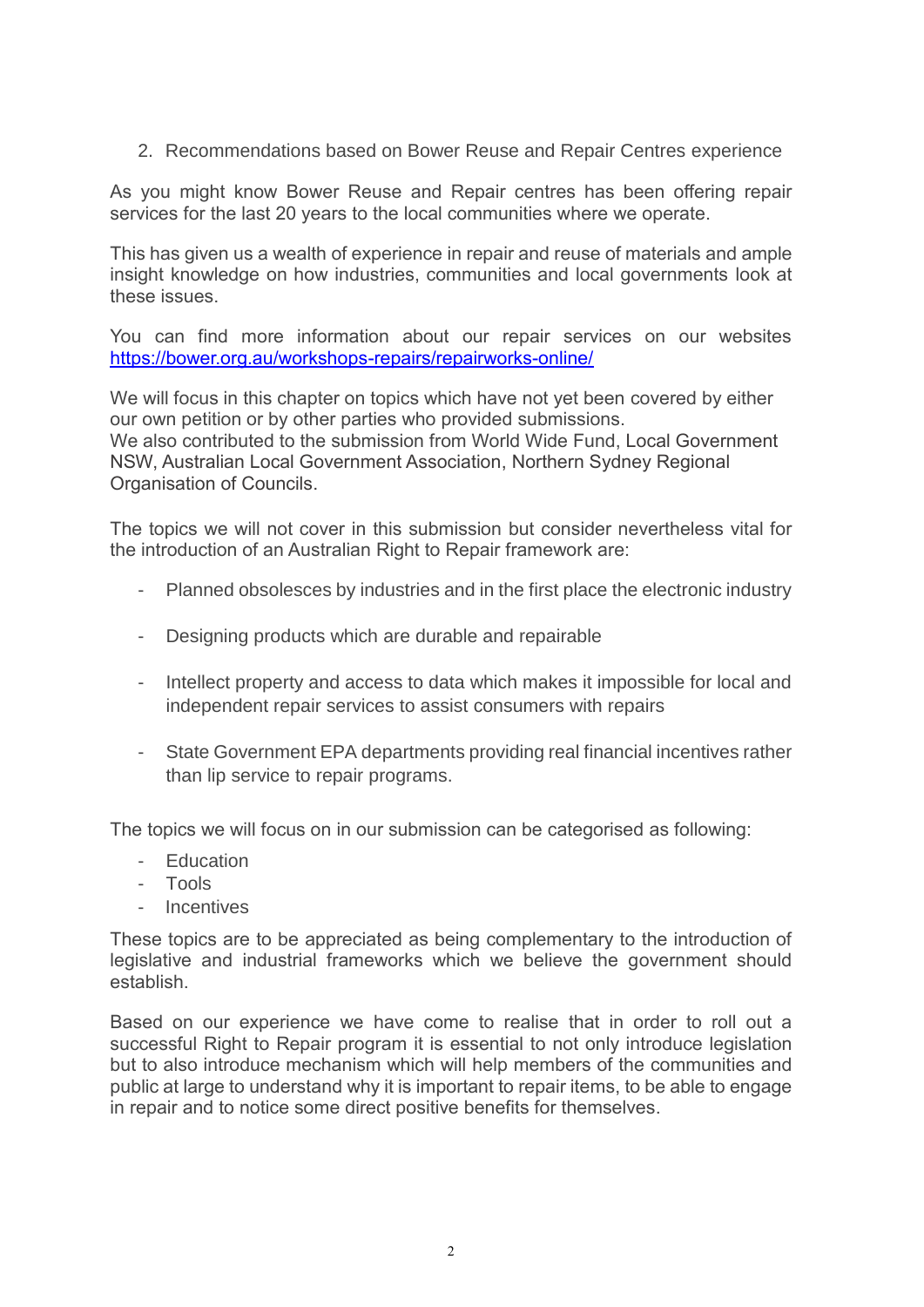## **Education**

When people understand the environmental benefits of repair and reusing of goods they will be more inclined to choose repair above throwing away and buying new.

The key aspect to focus on is the full life cycle of a products which includes the depletion of natural resources by overconsumption and the environmental impact of landfilling or burning products once they are no longer needed.

We recommend the following initiatives to meet the educational objectives:

- a. **Information campaigns** style "Don't Dump Think Reuse" as the Bower has organised in the recent past [https://business.facebook.com/the](https://business.facebook.com/thebower/posts/10159301673687658)[bower/posts/10159301673687658](https://business.facebook.com/thebower/posts/10159301673687658) should be rolled out on a large scale by the government via their traditional media channels. Also witness stories by celebrities who share their experiences about repair, style Jan Fran's Garage Sale trail promo<https://www.facebook.com/watch/?v=279762243465031> will help spreading the word about the importance to choose repair over buying new.
- b. Establish an **online database/directory with available repair services** which can be consulted by the public and which gives at the same time the local and state government a clear picture of the available repair capacity or lack thereof. The UK directory can be used as a prototype <https://therestartproject.org/repairdirectory/> . The Bower has developed a local version for the Sydney Metropolitan Area which combines reuse and repair services<https://bower.org.au/collection-re-homing/reuse-database/> and can also be used as a prototype.
- c. The introduction of a nationwide **weighing protocol** is important to provide people relevant information about their contribution to diverting waste from landfill and CO2 savings. And once again thee data are equally important for the government to measure impact and to establish target for growth. The following two products are good references:
- The UK Reuse Network introduce a weighing protocol which is now nationwide used as reference for all goods diverted from landfill. [https://reuse-net](https://reuse-network.org.uk/launch-of-licence-for-new-furniture-re-use-network-product-weight-protocol/)[work.org.uk/launch-of-licence-for-new-furniture-re-use-network-product](https://reuse-network.org.uk/launch-of-licence-for-new-furniture-re-use-network-product-weight-protocol/)[weight-protocol/](https://reuse-network.org.uk/launch-of-licence-for-new-furniture-re-use-network-product-weight-protocol/)
- The Bower also introduced a weighing protocol which we use to report to councils on the volume of goods we divert from landfill. This stand currently at 400 tons annually of which 200 tons is via our own collection and 200 tons via our rehoming database. – copy of report attached.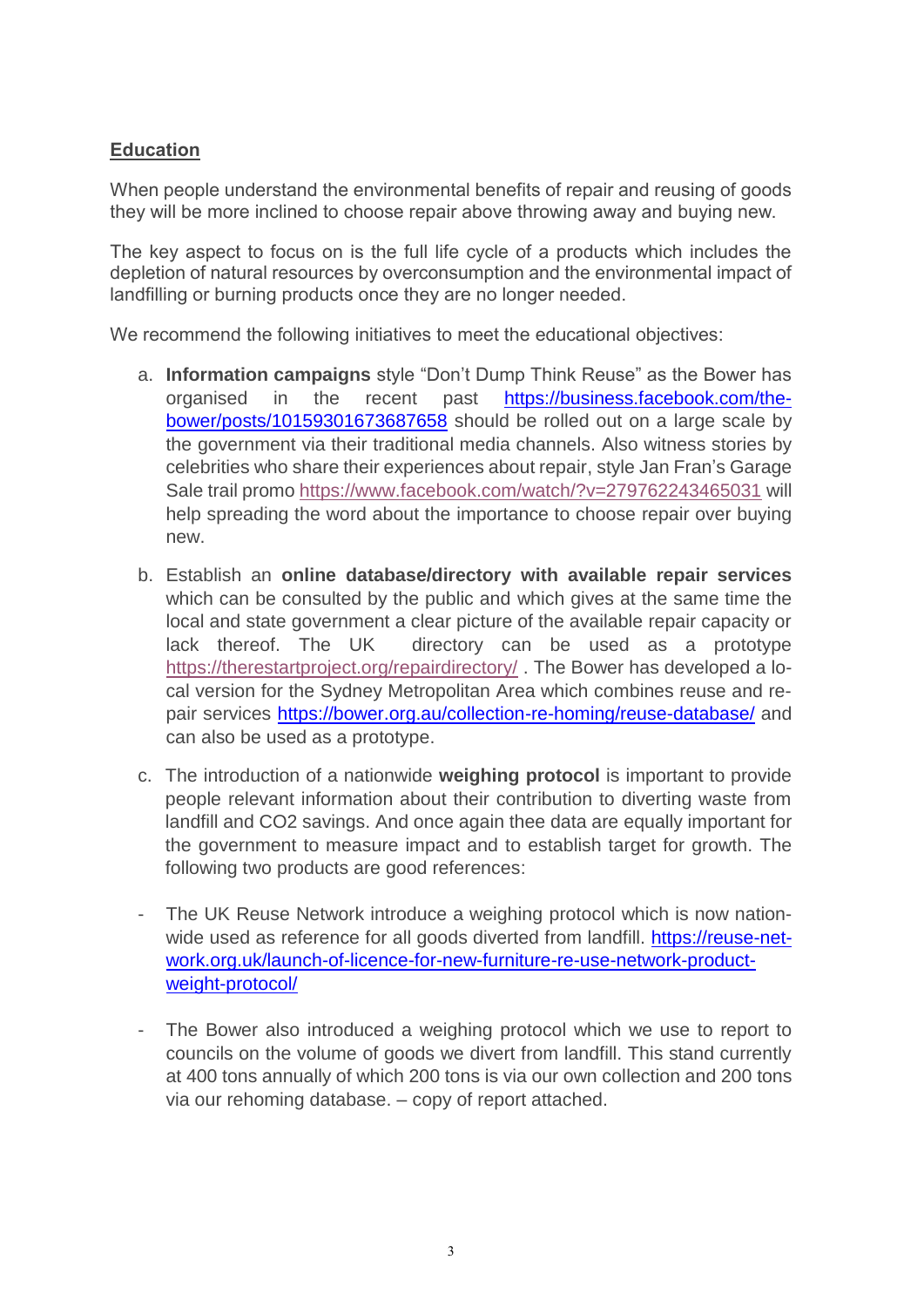- d. A **carbon calculator** will inform the public about the environmental benefits and provides at the same time the local and state government relevant data about the environmental impact of the repair programs they support <https://frc.cfsd.org.uk/index.php/rc-carbon-calculator-standard/>.
- e. A **carbon calculator** could be established not only for goods who are repaired but for all goods that are reused and diverted from landfill. The European program would be in that regard an excellent prototype [http://reutiliza](http://reutilizayevitaco2.aeress.org/en/)[yevitaco2.aeress.org/en/](http://reutilizayevitaco2.aeress.org/en/)

## **Tools**

It isn't sufficient to inform people about the environmental benefits. It is equally important to provide the tools and the opportunities to engage in repair and reuse of goods.

Many people don't have the knowledge or the tools or the time or the budget to repair items themselves. Our programs and experience has demonstrated that anticipating upon this brings repair for many people within their reach and will help them considering repair as a real solution which they will then happily implement.

We recommend the following initiatives to implement this objective:

a. **Repair Café**. Since Bower introduced the first repair café in Australia in 2014 this program has become a popular and widespread program with many local communities across Australia who have introduced a local repair café. In the Sydney Metropolitan Area Bower is offering this program to many councils who happily pay us a fee allowing them to provide this as a free service to their residents.

A nationwide program with mobile repair café units – converted vans equipped with tools and workbenches - would make it possible to give all Australian citizen both in urban and rural communities and councils access to this free repair services.

You can find more information about Bower Repair café program here <https://bower.org.au/workshops-repairs/repairs-at-the-bower/>

b. **Tool libraries.** Tool libraries speak to the requirements of people who want to repair something but not necessarily want to invest in the required tools because it is a one off repair or because they have limited use for these tools. Renting these tools from a library would be for them a perfect solution both from a social and an environmental perspective.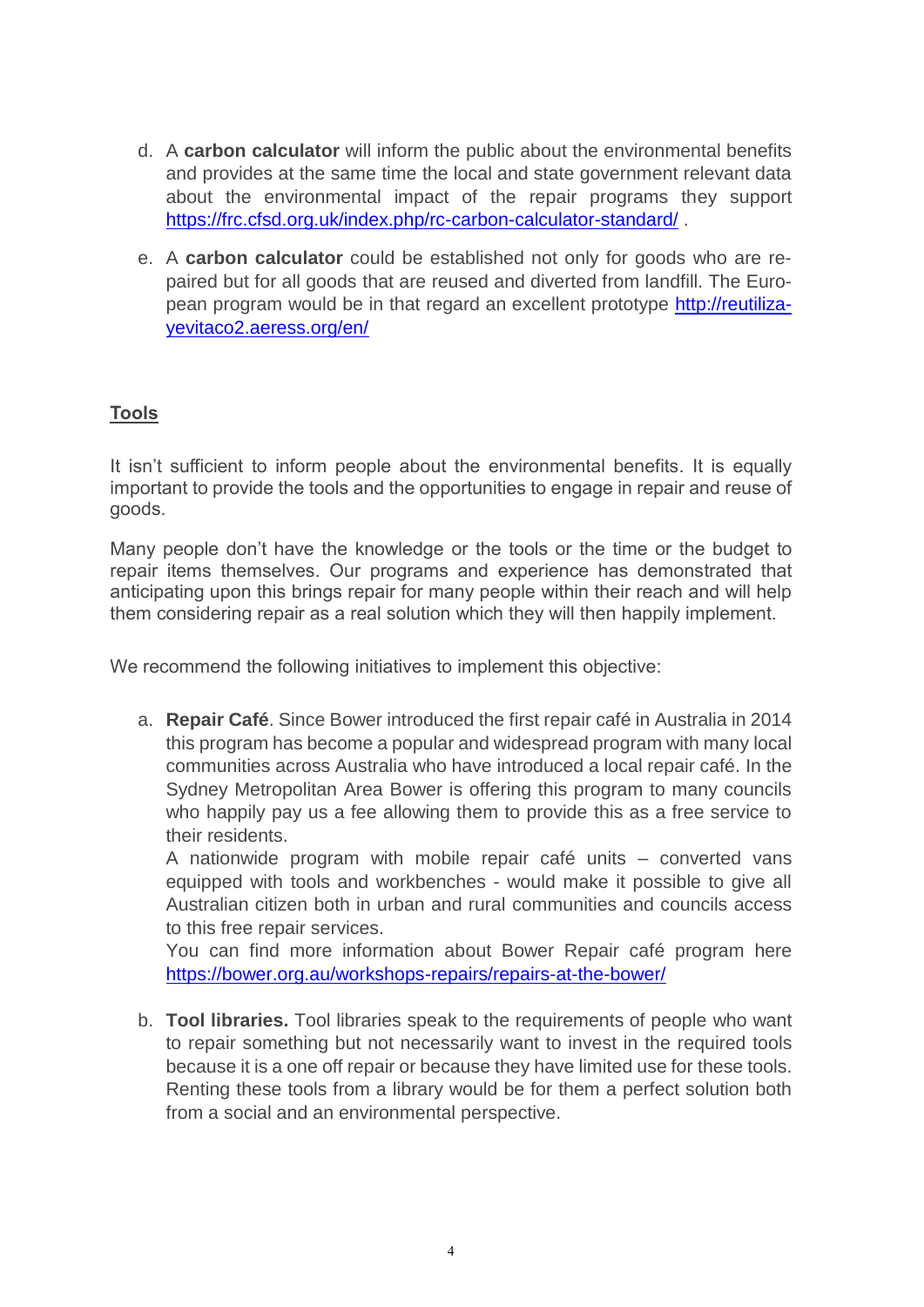You can find more information about Bower tool library here <https://bower.org.au/programs-services/tool-library/>

c. **Leasing goods.** Leasing goods is amongst the most recent programs which tries to provide answers to the growing consumer interest for reparability and maintenance of goods. The European based company MUD Jeans<https://mudjeans.eu/>is a perfect example of a business model which removes the consumer's responsibility to repair and reuse parts/materials and puts that responsibility squarely back with themselves as the manufacturer by leasing jeans for a monthly fee.

## **Incentives**

In addition to being aware of the environmental benefits of repairing goods and having the tools or opportunity to repairing goods it is equally important to create incentives in the form of direct benefits for those who want to repair and reuse goods.

We recommend the following initiatives to implement this objective:

**a. Repair quality label.** In the interest of being able to provide a quality repair service and being able to demonstrate to customers that this quality service has been applied to an item they purchase it would be good to introduce a nationwide repair quality label style the Scottish Revolve model [https://www.zerowastescotland.org.uk/content/revolve-certification.](https://www.zerowastescotland.org.uk/content/revolve-certification)

This gives customers a reassurance and incentive to indeed buy repaired and reused second-hand goods.

b. **Extended Producer Responsibility.** Australia or more specifically NSW used to have a take back program for fridges.

A similar mandatory program for specific industries/producers for a range of products would put the responsibility to produce goods which can be reused and repaired squarely back with the producer.

This would have a triple benefit in the sense that consumers are no longer solely responsible for keeping preloved goods out of the waste stream, the local governments no longer have to cover the clean-up cost for these products and importantly it will work as an incentive for the producers to improve their products so that they last longer and are reparable.

c. **\$1 for \$1 Contribution** Bower currently offers the popular Collection and Rehoming Service (CRS) [https://bower.org.au/collection-re-homing/about-](https://bower.org.au/collection-re-homing/about-collections/)